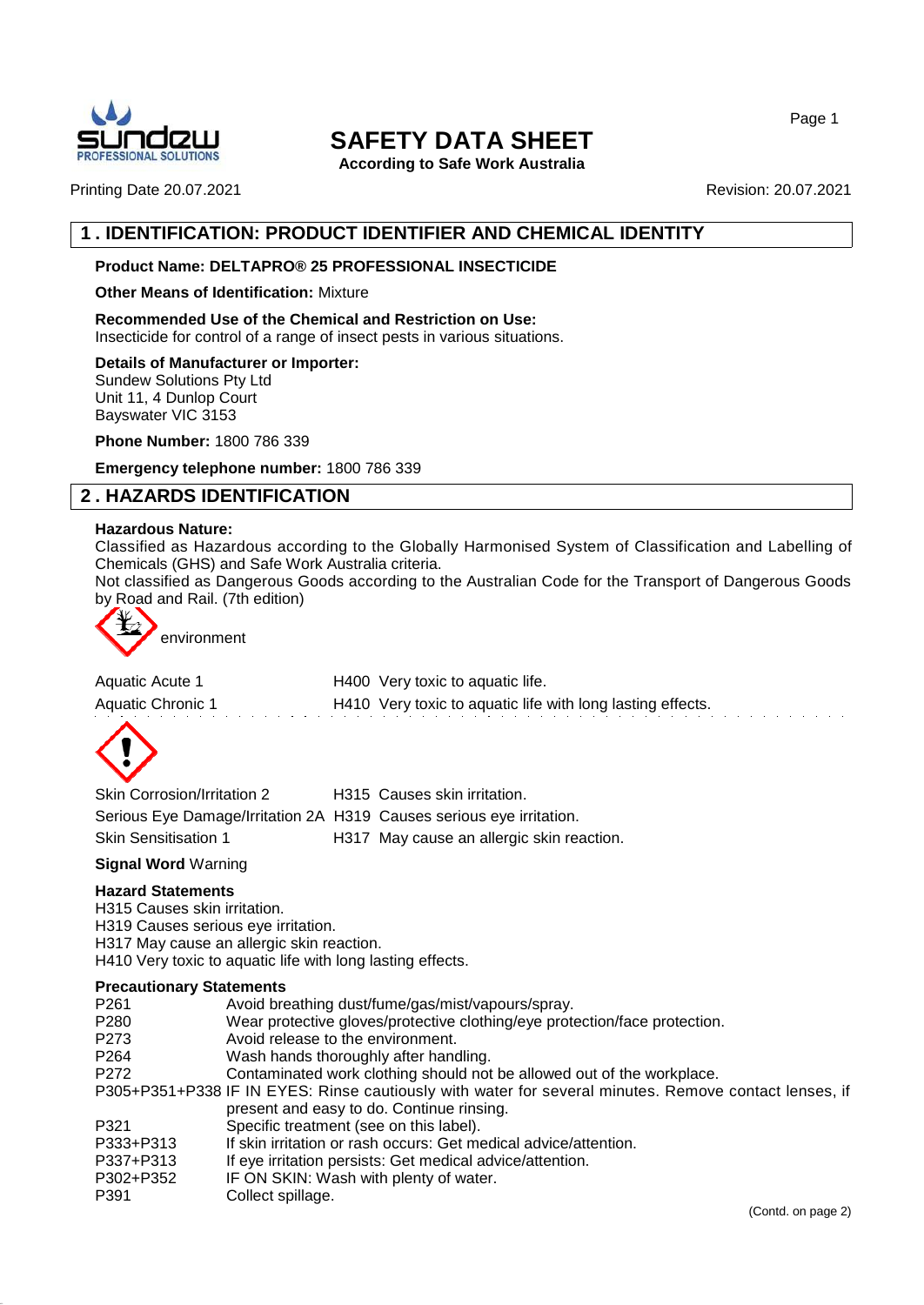**According to Safe Work Australia**

Printing Date 20.07.2021 **Revision: 20.07.2021** Revision: 20.07.2021

# **Product Name: DELTAPRO® 25 PROFESSIONAL INSECTICIDE**

|                  | (Contd. of page 1)                                                                    |
|------------------|---------------------------------------------------------------------------------------|
| P362+P364        | Take off contaminated clothing and wash it before reuse.                              |
| P <sub>501</sub> | Dispose of contents/container in accordance with local/regional/national regulations. |

# **3 . COMPOSITION AND INFORMATION ON INGREDIENTS**

## **Chemical Characterization: Mixtures**

**Description:** Mixture of substances listed below with nonhazardous additions.

|  | <b>Hazardous Components:</b>                                                                                                                                                                                                      |       |
|--|-----------------------------------------------------------------------------------------------------------------------------------------------------------------------------------------------------------------------------------|-------|
|  | 52918-63-5 deltamethrin (ISO)                                                                                                                                                                                                     |       |
|  | Acute Toxicity (Oral) 3, H301; Acute Toxicity (Inhalation) 3, H331; Aquatic Acute 1,<br>H400; Aquatic Chronic 1, H410                                                                                                             |       |
|  | 55965-84-9 Mixture of: 5-chloro-2-methyl-4-isothiazolin-3-one and 2-methyl-2Hisothiazol-3-one (3:1)                                                                                                                               | 0.25% |
|  | → Acute Toxicity (Oral) 3, H301; Acute Toxicity (Dermal) 3, H311; Acute Toxicity<br>(Inhalation) 3, H331; → Skin Corrosion/Irritation 1A, H314; → Aquatic Acute 1, H400;<br>Aquatic Chronic 1, H410; V Skin Sensitisation 1, H317 |       |
|  |                                                                                                                                                                                                                                   |       |

# **4 . FIRST AID MEASURES**

#### **Inhalation:**

If inhaled, remove to fresh air. If not breathing, give artificial respiration. If breathing is difficult, give oxygen. Seek medical attention if breathing problems develop.

## **Skin Contact:**

In case of skin irritation, remove contaminated clothing and wash affected areas with water and soap for 10 minutes. Seek medical attention.

## **Eye Contact:**

In case of eye contact, hold eyelids open and rinse with water for at least 15 minutes. Seek medical attention if symptoms occur.

## **Ingestion:**

If swallowed, do not induce vomiting. Immediately rinse mouth with water. Give a glass of water. Never give anything by mouth to an unconscious person. Seek medical attention.

## **Symptoms Caused by Exposure:**

Inhalation: Vapours may cause respiratory discomfort. Inhalation of high vapour concentration may cause chest tightness and pulmonary oedema.

Skin Contact: May cause mild skin irritation, numbness, stinging or burning sensation.

Eye Contact: May cause eye irritation, stinging, reddening and watering.

Ingestion: May be harmful if swallowed. Ingestion causes nausea, vomiting, diarrhoea, abdominal pain, and salivation.

Potential CNS effects are dizziness, blurred vision, headache, listlessness, anorexia, somnolence, seizures, convulsions, tremor and coma.

# **5 . FIRE FIGHTING MEASURES**

**Suitable Extinguishing Media:** Water spray, carbon dioxide, foam and dry chemical.

## **Specific Hazards Arising from the Chemical:**

Hazardous combustion products include oxides of carbon and nitrogen, hydrogen cyanide and hydrogen bromide.

## **Special Protective Equipment and Precautions for Fire Fighters:**

When fighting a major fire wear self-contained breathing apparatus and protective equipment.

(Contd. on page 3)

Page 2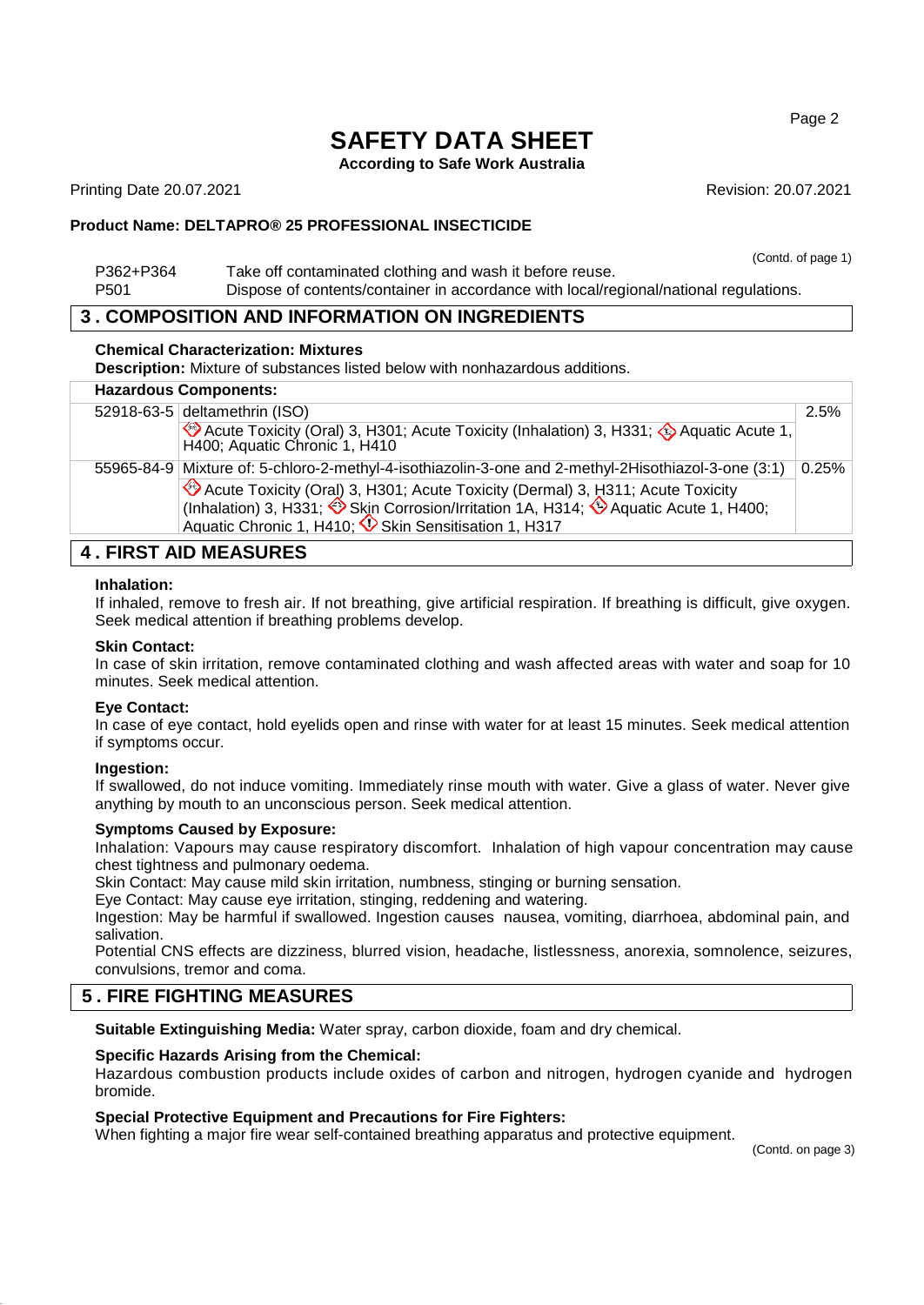**According to Safe Work Australia**

Printing Date 20.07.2021 **Revision: 20.07.2021** Revision: 20.07.2021

# **Product Name: DELTAPRO® 25 PROFESSIONAL INSECTICIDE**

(Contd. of page 2)

# **6 . ACCIDENTAL RELEASE MEASURES**

### **Personal Precautions, Protective Equipment and Emergency Procedures:**

Wear approved respiratory protection, chemical resistant gloves, protective clothing and safety boots. Evacuate all non-essential personnel from affected area. Do not breathe vapours.

#### **Environmental Precautions:**

In the event of a major spill, prevent spillage from entering drains or water courses.

## **Methods and Materials for Containment and Cleaning Up:**

Stop leak if safe to do so and absorb spill with sand, earth, vermiculite or some other absorbent material. Collect the spilled material and place into a suitable container for disposal. Wash spill area, preventing runoff from entering drains.

# **7 . HANDLING AND STORAGE**

#### **Precautions for Safe Handling:**

Contaminated work clothing must not be allowed out of the workplace.

Use of safe work practices are recommended to avoid eye or skin contact and inhalation of vapours.

Food, beverages and tobacco products should not be stored or consumed where this material is in use. Always wash hands before smoking, eating, drinking or using the toilet. Wash contaminated clothing and other protective equipment before storage or re-use. Provide eyewash fountains and safety showers in close proximity to points of potential exposure.

## **Conditions for Safe Storage:**

Store in a cool, dry and well ventilated area. Keep in original container, tightly closed when not in use. Protect from direct sunlight and frost. Keep away from oxidising agents, strong acids and alkalis.

# **8 . EXPOSURE CONTROLS AND PERSONAL PROTECTION**

#### **Exposure Standards:**

The product does not contain any relevant quantities of materials with critical values that have to be monitored at the workplace.

## **57-55-6 1,2-Propanediol**

WES TWA: 474\* 10\*\* mg/m<sup>3</sup>, 150\* ppm \*vapour&particluates;\*\*particulates only

**Engineering Controls:** Ensure adequate ventilation of the working area.

#### **Respiratory Protection:**

Use an approved vapour respirator under conditions where exposure to the substance is apparent (e.g. generation of high concentrations of mist or vapour, inadequate ventilation, development of respiratory tract irritation) and engineering controls are not feasible. See Australian Standards AS/NZS 1715 and 1716 for more information.

#### **Skin Protection:**

PVC or rubber gloves. See Australian/New Zealand Standard AS/NZS 2161 for more information. When selecting gloves for use against certain chemicals, the degradation resistance, permeation rate and permeation breakthrough time should be considered.

Occupational protective clothing (depending on conditions in which it has to be used, in particular as regards the period for which it is worn, which shall be determined on the basis of the seriousness of the risk, the frequency of exposure to the risk, the characteristics of the workstation of each worker and the performance of the protective clothing). See Australian/New Zealand Standard AS/NZS 4501 for more information.

(Contd. on page 4)

Page 3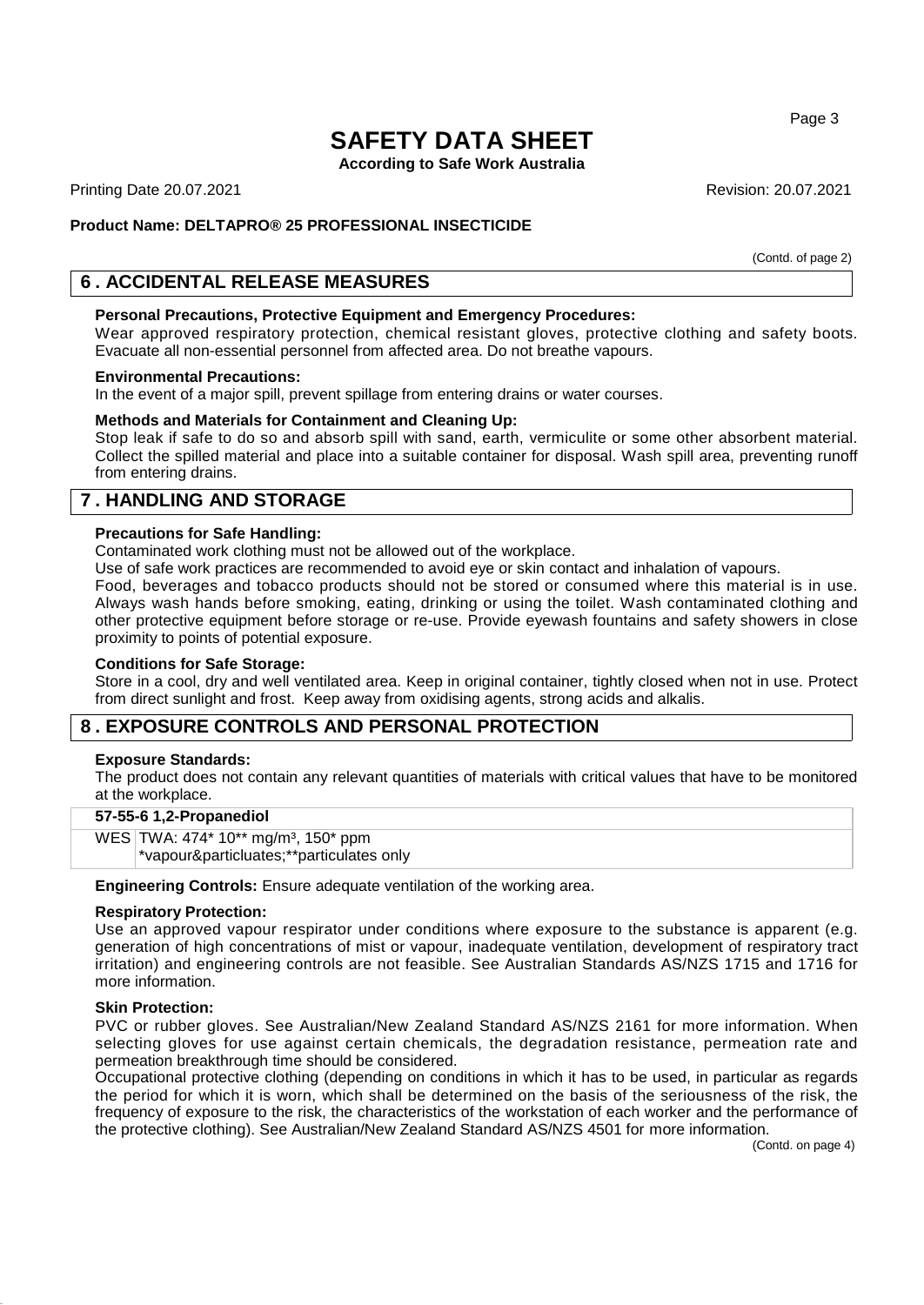**According to Safe Work Australia**

Printing Date 20.07.2021 **Revision: 20.07.2021** Revision: 20.07.2021

## **Product Name: DELTAPRO® 25 PROFESSIONAL INSECTICIDE**

#### **Eye and Face Protection:**

Eye and face protectors for protection against splashing materials or liquids. See Australian/New Zealand Standard AS/NZS 1337 for more information.

# **9 . PHYSICAL AND CHEMICAL PROPERTIES**

| Appearance:                                                                  |                          |
|------------------------------------------------------------------------------|--------------------------|
| Form:                                                                        | Opaque liquid            |
| Colour:                                                                      | White                    |
| Odour:                                                                       | No information available |
| <b>Odour Threshold:</b>                                                      | No information available |
| pH-Value:                                                                    | 3-5                      |
| <b>Melting point/Melting range:</b>                                          | No information available |
| <b>Initial Boiling Point/Boiling Range:</b>                                  | 100 °C                   |
| <b>Flash Point:</b>                                                          | Not applicable           |
| Flammability:                                                                | Product is not flammable |
| <b>Auto-ignition Temperature:</b>                                            | No information available |
| <b>Decomposition Temperature:</b>                                            | No information available |
| <b>Explosion Limits:</b>                                                     |                          |
| Lower:                                                                       | Not applicable           |
| Upper:                                                                       | Not applicable           |
| Vapour Pressure:                                                             | No information available |
| Relative Density at 20 °C:                                                   | 1.016                    |
| <b>Vapour Density:</b>                                                       | No information available |
| <b>Evaporation Rate:</b>                                                     | No information available |
| <b>Solubility in Water:</b>                                                  | Forms a suspension.      |
| Partition Coefficient (n-octanol/water) at 25 °C: 4.6 log POW (deltamethrin) |                          |

# **10 . STABILITY AND REACTIVITY**

**Possibility of Hazardous Reactions:** Hazardous polymerisation will not occur.

**Chemical Stability:** Stable at ambient temperature and under normal conditions of use.

**Conditions to Avoid:** Direct sunlight and frost.

**Incompatible Materials:** Oxidising agents, strong acids and alkalis.

# **Hazardous Decomposition Products:**

Oxides of carbon and nitrogen, hydrogen cyanide and hydrogen bromide.

# **11 . TOXICOLOGICAL INFORMATION**

| Toxicity:            |                                                       |
|----------------------|-------------------------------------------------------|
|                      | $LD_{50}/LC_{50}$ Values Relevant for Classification: |
|                      | 52918-63-5 deltamethrin (ISO)                         |
| Oral                 | LD50 >15000 mg/kg (rat)                               |
| Dermal               | LD50 >10000 mg/kg (rat)                               |
|                      | Inhalation $ LC50  > 2.3$ mg/L/4hr (rat)              |
| Acute Hoalth Effects |                                                       |

#### **Acute Health Effects Inhalation:**

Vapours may cause respiratory discomfort and may be harmful if inhaled. Inhalation of high vapour concentration may cause chest tightness and pulmonary oedema.

**Skin:** Causes skin irritation, numbness, stinging or burning sensation.

Page 4

(Contd. of page 3)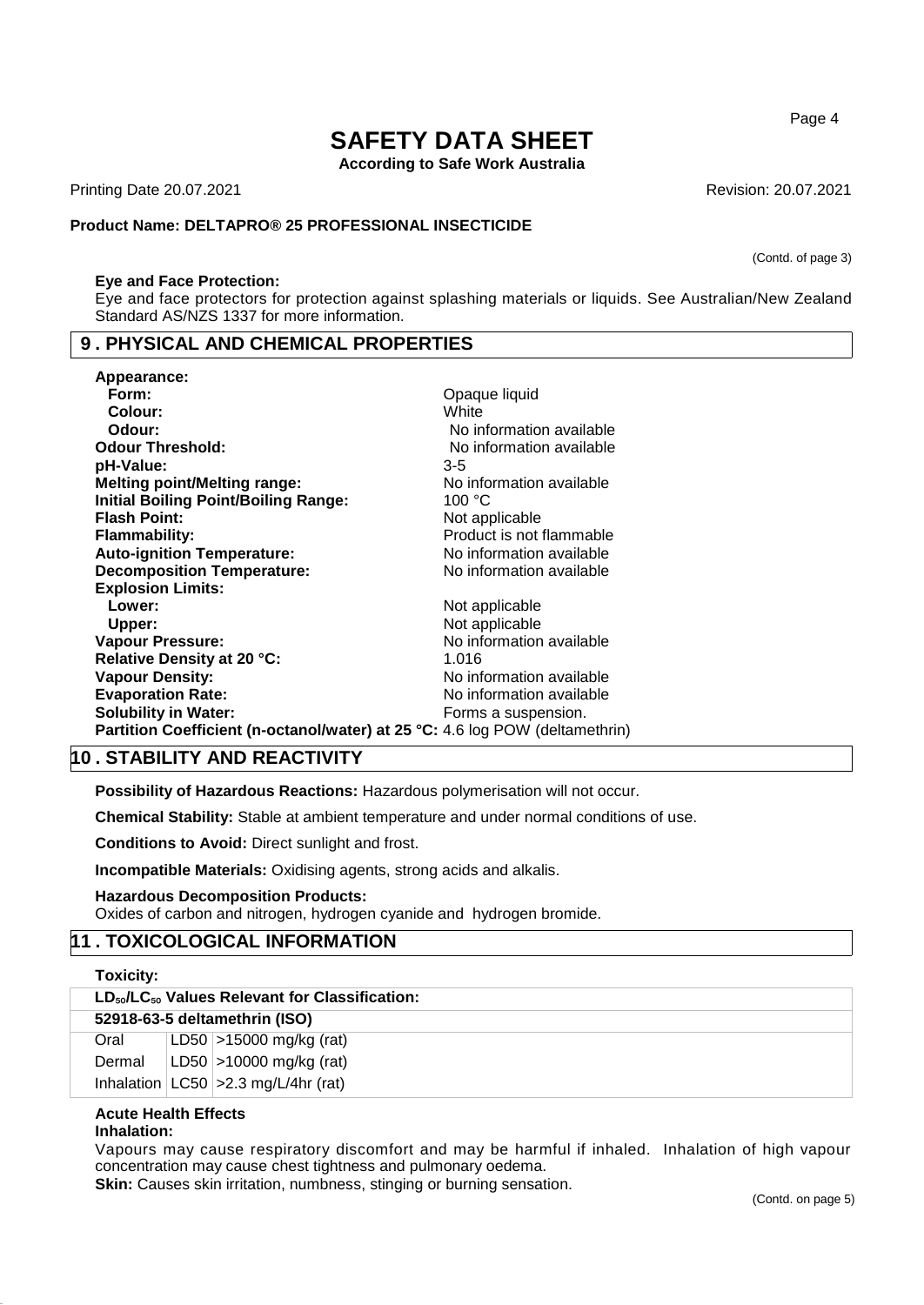**According to Safe Work Australia**

Printing Date 20.07.2021 **Revision: 20.07.2021** Revision: 20.07.2021

# **Product Name: DELTAPRO® 25 PROFESSIONAL INSECTICIDE**

(Contd. of page 4)

**Eye:** Causes eye irritation, stinging, reddening and watering. **Ingestion:**

May be harmful if swallowed. Ingestion causes nausea, vomiting, diarrhoea, abdominal pain, and salivation. Potential CNS effects are dizziness, blurred vision, headache, listlessness, anorexia, somnolence, seizures, convulsions, tremor and coma.Vapours may cause respiratory discomfort. Inhalation of high vapour concentration may cause similar to that of ingestion.

**Skin Corrosion / Irritation: Causes skin irritation.** 

**Serious Eye Damage / Irritation:** Causes serious eye irritation.

**Respiratory or Skin Sensitisation:** May cause an allergic skin reaction.

**Germ Cell Mutagenicity:** Based on classification principles, the classification criteria are not met.

**Carcinogenicity:** This product does NOT contain any IARC listed chemicals.

**Reproductive Toxicity:** Based on classification principles, the classification criteria are not met.

## **Specific Target Organ Toxicity (STOT) - Single Exposure:**

Based on classification principles, the classification criteria are not met.

# **Specific Target Organ Toxicity (STOT) - Repeated Exposure:**

Based on classification principles, the classification criteria are not met.

**Aspiration Hazard:** Based on classification principles, the classification criteria are not met.

**Chronic Health Effects:** No information available

**Existing Conditions Aggravated by Exposure:** No information available

## **Additional toxicological information:**

The Australian Acceptable Daily Intake (ADI) for deltamethrin for a human is 0.01 mg/kg/day, set for the public for daily, lifetime exposure. This is based on the NOEL of 1 mg/kg/day, the level determined to show no effects during long term exposure for the most sensitive indicators and the most sensitive species. (Ref: Comm. Dept. of Health and Ageing Office of Chemical Safety, 'ADI List', June 2014).

# **12 . ECOLOGICAL INFORMATION**

**Ecotoxicity:** Deltamethrin is toxic to bees.

## **Aquatic toxicity:**

Fish toxicity:  $L\dot{C}_{50} = 0.001 - 0.01$ mg/L/96 hr Daphnia toxicity:  $LC_{50} = 3.5 \mu g/L/48$  hr Toxicity to algae:  $EC_{50} > 9.1$ mg/L/96 hr Highly toxic to aquatic life with long lasting effects.

**Persistence and Degradability:** Deltamethrin is not considered persistent in the environment.

**Bioaccumulative Potential:** No information available

**Mobility in Soil:** No information available **Other adverse effects:** No information available

# **13 . DISPOSAL CONSIDERATIONS**

**Disposal Methods and Containers:** Dispose according to applicable local and state government regulations.

# **Special Precautions for Landfill or Incineration:**

Please consult your state Land Waste Management Authority for more information.

Page 5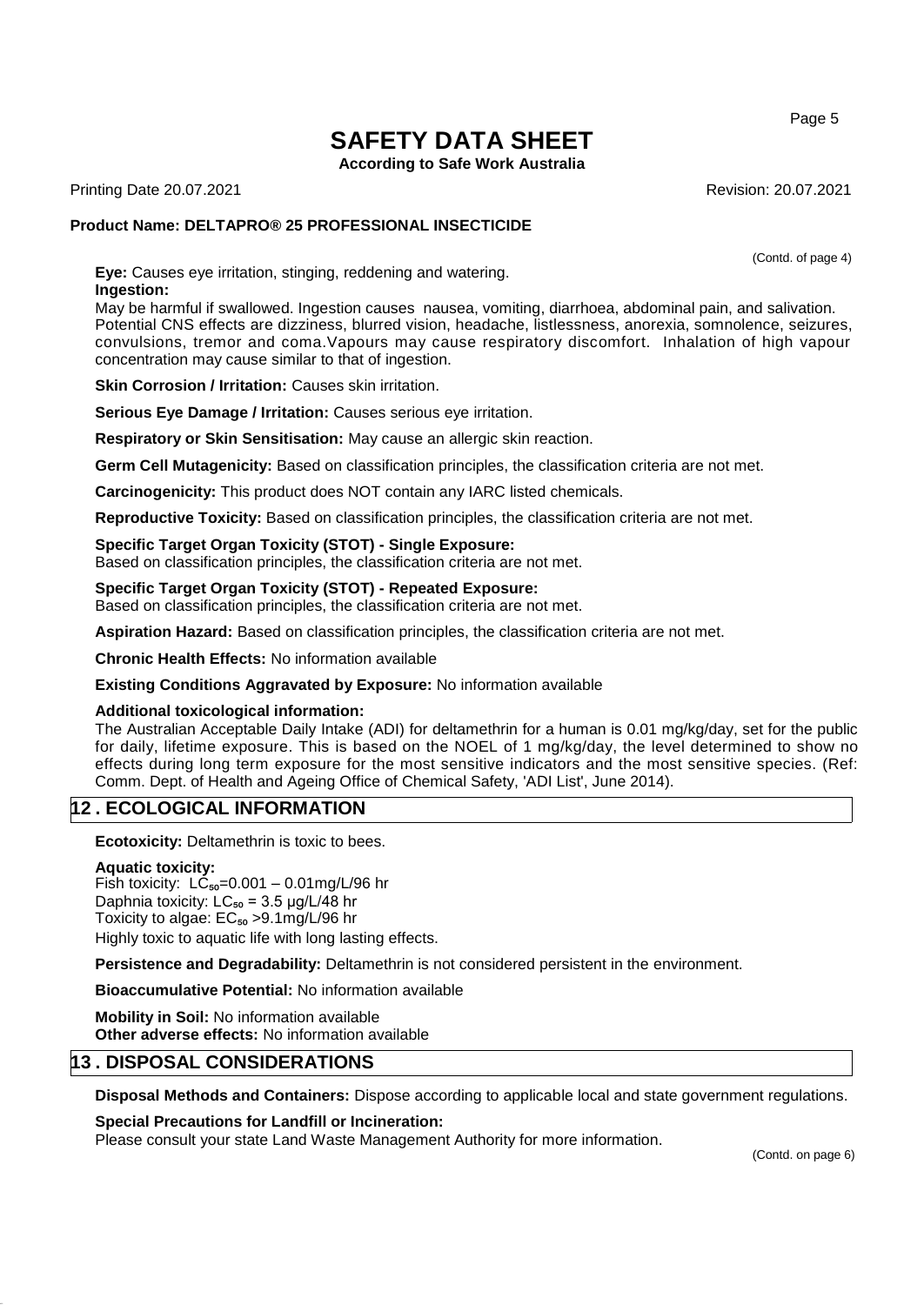**According to Safe Work Australia**

Printing Date 20.07.2021 **Revision: 20.07.2021** Revision: 20.07.2021

**Product Name: DELTAPRO® 25 PROFESSIONAL INSECTICIDE**

(Contd. of page 5)

# **14 . TRANSPORT INFORMATION**

| <b>UN Number</b><br><b>ADG</b><br><b>IMDG, IATA</b>                         | Not regulated<br><b>UN3082</b>                                          |
|-----------------------------------------------------------------------------|-------------------------------------------------------------------------|
| <b>Proper Shipping Name</b><br><b>ADG</b><br><b>IMDG, IATA</b>              | Not regulated<br>ENVIRONMENTALLY HAZARDOUS SUBSTANCE,<br>LIQUID, N.O.S. |
| <b>Dangerous Goods Class</b><br><b>ADG Class:</b><br><b>IMDG Class:</b>     | Not regulated<br>9 Miscellaneous dangerous substances and articles.     |
| <b>Packing Group:</b><br><b>ADG</b><br><b>IMDG, IATA</b>                    | Not regulated<br>Ш                                                      |
| <b>Marine pollutant:</b>                                                    | <b>No</b><br>Symbol (fish and tree)                                     |
| <b>EMS Number:</b>                                                          | $F-A, S-F$                                                              |
| <b>Hazchem Code:</b>                                                        | .3Z                                                                     |
| <b>Special Provisions:</b>                                                  | 179, 274, 331, 335, AU01                                                |
| <b>Limited Quantities:</b>                                                  | 5L                                                                      |
| <b>Packagings &amp; IBCs - Packing Instruction:</b>                         | P001, IBC03, LP01                                                       |
| Packagings & IBCs - Special Packing Provisions: PP1                         |                                                                         |
| <b>Portable Tanks &amp; Bulk Containers - Instructions: T4</b>              |                                                                         |
| <b>Portable Tanks &amp; Bulk Containers - Special</b><br><b>Provisions:</b> | <b>TP1, TP29</b>                                                        |
| <b>5 . REGULATORY INFORMATION</b>                                           |                                                                         |
| Australian Inventory of Chemical Substances:                                |                                                                         |

# **15 . REGULATORY INFORMATION**

| <b>Australian Inventory of Chemical Substances:</b>                                                 |
|-----------------------------------------------------------------------------------------------------|
| 52918-63-5 deltamethrin (ISO)                                                                       |
| 57-55-6 1.2-Propanediol                                                                             |
| 55965-84-9 Mixture of: 5-chloro-2-methyl-4-isothiazolin-3-one and 2-methyl-2Hisothiazol-3-one (3:1) |

**Standard for the Uniform Scheduling of Drugs and Poisons (SUSMP) - Poison Schedule:** Poisons Schedule: 6

# **16 . OTHER INFORMATION**

### **Date of Preparation or Last Revision:** 20.07.2021

# **Prepared by:**

# **Abbreviations and acronyms:**

ADG: Australian Dangerous Goods IMDG: International Maritime Code for Dangerous Goods IATA: International Air Transport Association GHS: Globally Harmonised System of Classification and Labelling of Chemicals CAS: Chemical Abstracts Service (division of the American Chemical Society)<br>LC<sub>so</sub>: Lethal concentration, 50 percent